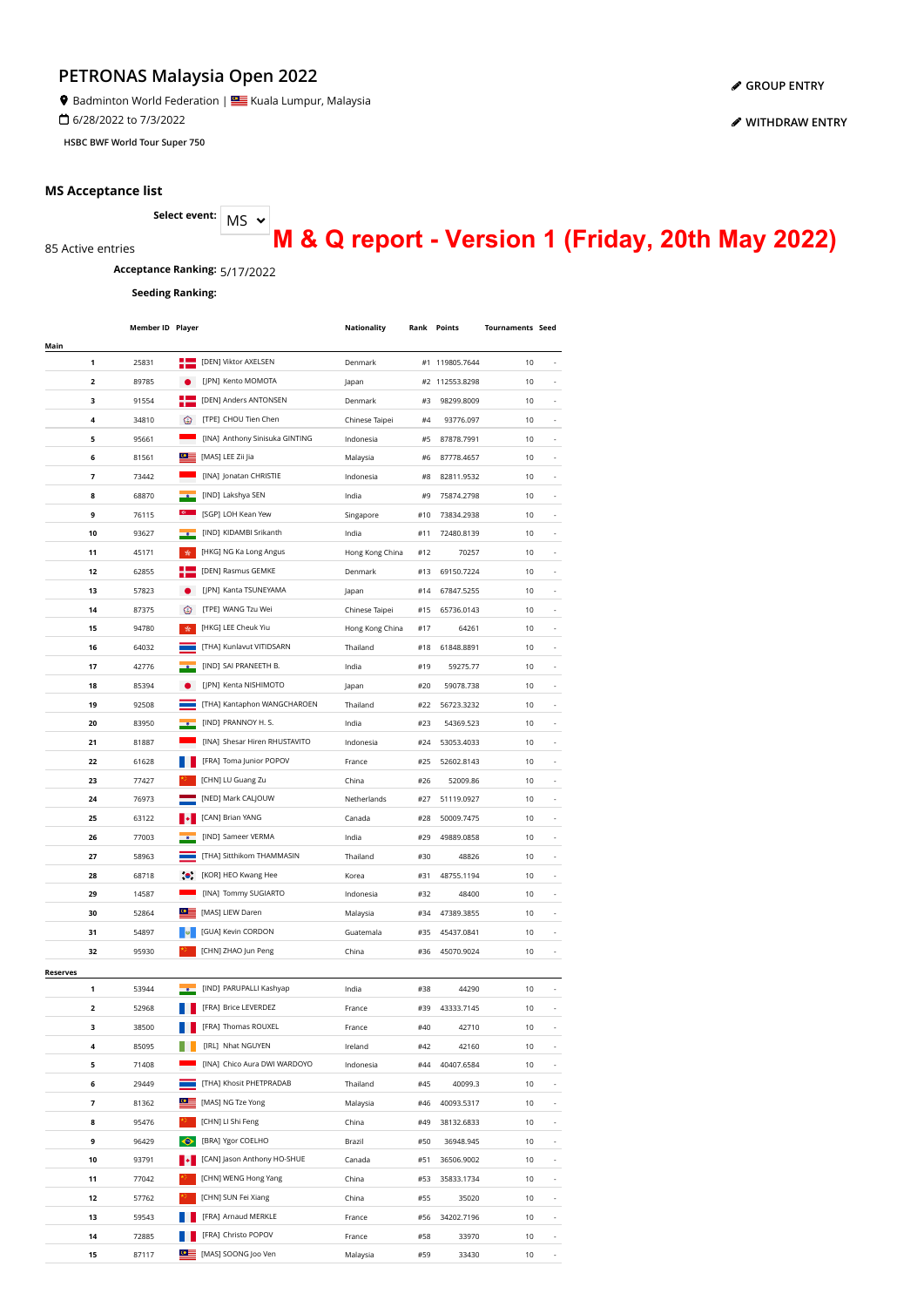|          | Member ID Player |            |                                                | Nationality    | Rank  | Points     | <b>Tournaments Seed</b> |    |
|----------|------------------|------------|------------------------------------------------|----------------|-------|------------|-------------------------|----|
| 16       | 89506            |            | [FRA] Lucas CLAERBOUT                          | France         | #60   | 33284      | 10                      |    |
| 17       | 59420            |            | [DEN] Victor SVENDSEN                          | Denmark        | #62   | 33130      | 10                      |    |
| 18       | 83985            |            | [SWE] Felix BURESTEDT                          | Sweden         | #63   | 33111.111  | 10                      |    |
| 19       | 84815            |            | [GER] Max WEISSKIRCHEN                         | Germany        | #64   | 32996.0109 | 10                      |    |
| 20       | 60967            |            | [IND] Subhankar DEY                            | India          | #65   | 32825      | 10                      |    |
| 21       | 54346            | $\bullet$  | [KOR] SON Wan Ho                               | Korea          | #68   | 32185.3816 | 10                      |    |
| 22       | 92796            |            | [MAS] CHEAM June Wei                           | Malaysia       | #72   | 30849.6716 | 10                      |    |
| 23       | 83938            |            | [DEN] Mads CHRISTOPHERSEN                      | Denmark        | #77   | 29290      | 10                      |    |
| 24       | 78890            |            | [AZE] Ade Resky DWICAHYO                       | Azerbaijan     | #80   | 27036.2    | 10                      | ä, |
| 25       | 20808            |            | [GER] Kai SCHAEFER                             | Germany        | #82   | 26491.7139 | 10                      |    |
| 26       | 86114            | ⊚          | [TPE] LIN Chun-Yi                              | Chinese Taipei | #85   | 26090      | 10                      |    |
| 27       | 90657            |            | [INA] Ikhsan Leonardo Imanuel RUMBAY Indonesia |                | #90   | 24430.7    | 10                      |    |
| 28       | 56274            |            | [AUT] Luka WRABER                              | Austria        | #92   | 24018.1    | 10                      |    |
| 29       | 58328            |            | [UKR] DANYLO BOSNIUK                           | Ukraine        | #98   | 22610      | 10                      |    |
| 30       | 79110            | $^{\circ}$ | [MAS] Sholeh AIDIL                             | Malaysia       | #100  | 22176.7862 | 10                      | ä, |
| 31       | 46776            |            | [USA] Howard SHU                               | U.S.A.         | #122  | 19678.4867 | 10                      |    |
| 32       | 84838            | $\bullet$  | [MAS] LEONG Jun Hao                            | Malaysia       | #124  | 19294.7473 | 10                      |    |
| 33       | 70399            |            | [BEL] Julien CARRAGGI                          | Belgium        | #132  | 18890      | 10                      |    |
| 34       | 94580            |            | [FRA] Alex LANIER                              | France         | #143  | 17234.67   | 10                      |    |
| 35       | 92542            |            | [MAS] LIM Chong King                           | Malaysia       | #154  | 16339.9667 | 10                      |    |
| 36       | 69006            |            | [INA] Christian ADINATA                        | Indonesia      | #156  | 15681.4167 | 8                       |    |
| 37       | 91673            |            | [CHN] LEI Lan Xi                               | China          | #173  | 14130      | 8                       |    |
| 38       | 65580            | $\bullet$  | [KOR] JEON Hyeok Jin                           | Korea          | #195  | 11878.798  | 5                       |    |
| 39       | 82372            |            | [MAS] KOK Jing Hong                            | Malaysia       | #199  | 11618.3333 | 9                       |    |
| 40       | 73966            |            | [GER] Samuel HSIAO                             | Germany        | #203  | 11325.484  | 10                      |    |
| 41       | 69345            |            | [VIE] LE Duc Phat                              | Vietnam        | #250  | 8810       | 8                       |    |
| 42       | 70141            |            | [AUS] Adam DOLMAN                              | Australia      | #279  | 7420       | 10                      | ä, |
| 43       | 91853            | $\circ$    | [MAS] ONG Ken Yon                              | Malaysia       | #291  | 7120       | 7                       |    |
| 44       | 59445            |            | [MRI] Jean Bernard BONGOUT                     | Mauritius      | #332  | 5680.7     | 8                       |    |
| 45       | 74079            |            | [ENG] Kar Lung CHUN                            | England        | #359  | 5190       | 10                      | ä, |
| 46       | 99239            |            | [ENG] Hin Shun WONG                            | England        | #391  | 4560       | 9                       |    |
| 47       | 82700            |            | [MRI] Tejraj PULTOO                            | Mauritius      | #474  | 3143.6     | 7                       |    |
| 48       | 11268            |            | [USA] Mathew FOGARTY                           | U.S.A.         | #623  | 1940       | 5                       | ä, |
| 49       | 90973            |            | [CAN] KAN Chao Yu                              | Canada         | #658  | 1770       | 4                       |    |
| 50       | 90111            |            | [ENG] Rohan MIDHA                              | England        | #805  | 1240       | 8                       |    |
| 51       | 91073            |            | [THA] Kittipong IMNARK                         | Thailand       | #1282 | 480        | $\mathbf 2$             |    |
| 52       | 99580            |            | [THA] Woraphop CHUENKHA                        | Thailand       |       |            |                         |    |
| 53       | 82936            |            | [THA] Surasit ARIYABARANEEKUL                  | Thailand       |       |            |                         |    |
| Removed  |                  |            |                                                |                |       |            |                         |    |
| 5/9/2022 | 53753            | 42         | [DEN] Hans-Kristian Solberg VITTINGHUS Denmark |                |       |            |                         |    |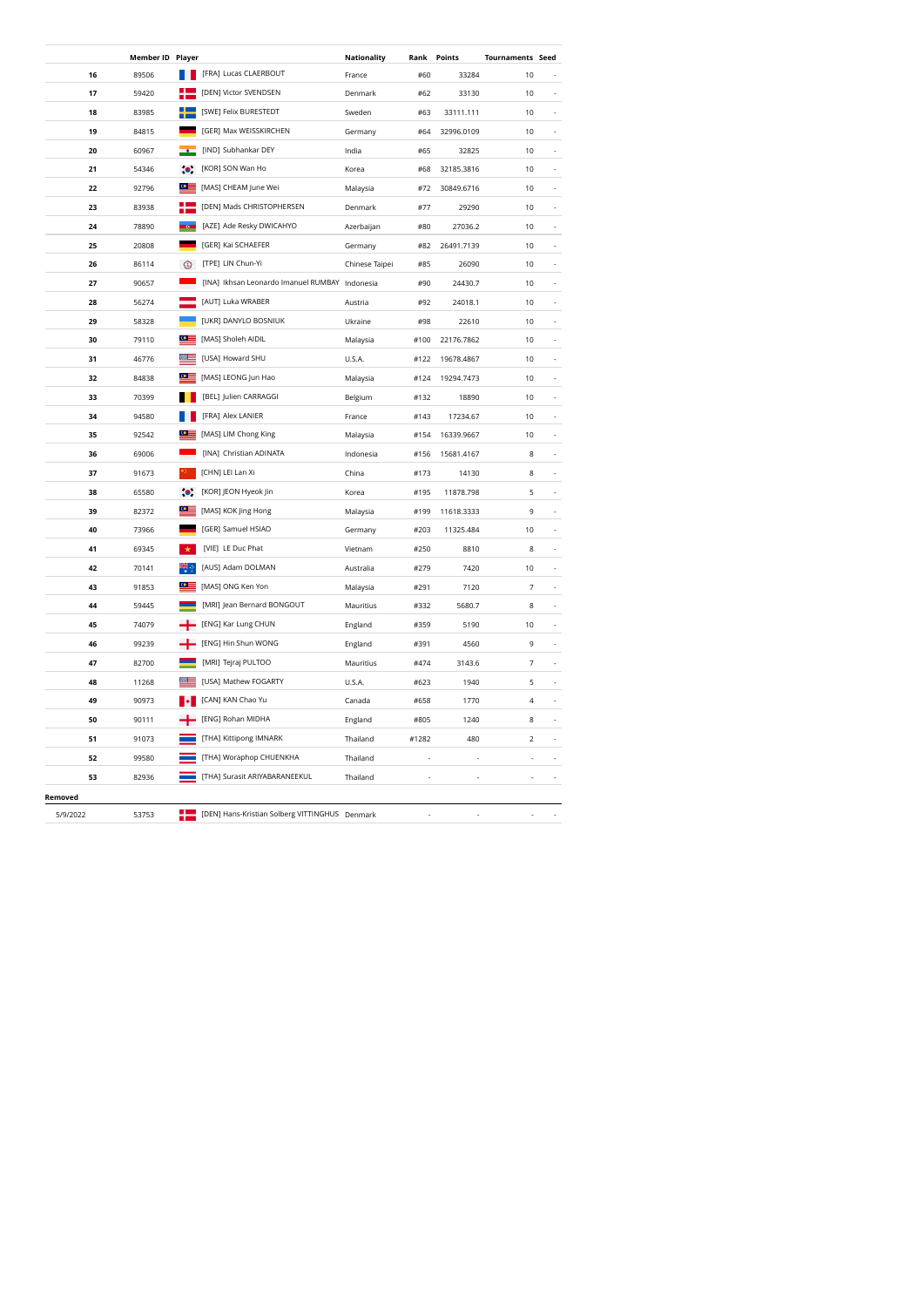Badminton World Federation | **Star** Kuala Lumpur, Malaysia

6/28/2022 to 7/3/2022

**HSBC BWF World Tour Super 750**

#### **WS Acceptance list**

Select event: WS  $\sim$ 

66 Active entries

**Acceptance Ranking:** 5/17/2022

## **Seeding Ranking:**

You have the option to assign a wildcard to one player or pair in this event.

|                 | Member ID Player |                         |                                       | Nationality    |       | <b>Rank Points</b> | Tournaments Seed WC |                          |  |
|-----------------|------------------|-------------------------|---------------------------------------|----------------|-------|--------------------|---------------------|--------------------------|--|
| Main            |                  |                         |                                       |                |       |                    |                     |                          |  |
| 1               | 96312            | $\bullet$               | [JPN] Akane YAMAGUCHI                 | Japan          |       | #1 111962.8752     | 10                  | ä,                       |  |
| 2               | 61427            | ⊛                       | [TPE] TAI Tzu Ying                    | Chinese Taipei |       | #2 109845.1344     | 10                  |                          |  |
| з               | 87442            | $\bullet$ .             | [KOR] AN Se Young                     | Korea          |       | #3 103602.7719     | 10                  |                          |  |
| 4               | 78778            |                         | [CHN] CHEN Yu Fei                     | China          | #4    | 102655.896         | 10                  |                          |  |
| 5               | 96713            |                         | [JPN] Nozomi OKUHARA                  | Japan          | #6    | 96559.9875         | 10                  | $\overline{\phantom{a}}$ |  |
| 6               | 18228            |                         | [ESP] Carolina MARIN                  | Spain          | P #4  | 95800              | 10                  | $\overline{\phantom{a}}$ |  |
| 7               | 73173            |                         | [IND] PUSARLA V. Sindhu               | India          | #7    | 94018.3951         | 10                  | ÷,                       |  |
| 8               | 35642            |                         | [THA] Ratchanok INTANON               | Thailand       | #8    | 87548.7908         | 10                  | ÷,                       |  |
| 9               | 87434            |                         | [CHN] HE Bing Jiao                    | China          | #9    | 81664.028          | 10                  | ä,                       |  |
| 10              | 84062            |                         | [THA] Pornpawee CHOCHUWONG            | Thailand       | #10   | 78265.396          | 10                  |                          |  |
| 11              | 58271            |                         | [THA] Busanan ONGBAMRUNGPHAN Thailand |                | #11   | 70293.7645         | 10                  |                          |  |
| 12              | 84523            |                         | [CAN] Michelle LI                     | Canada         | #12   | 70129.5044         | 10                  |                          |  |
| 13              | 34890            |                         | [JPN] Sayaka TAKAHASHI                |                | #13   | 66572.8234         | 10                  | ä,                       |  |
| 14              | 61854            |                         | [CHN] WANG Zhi Yi                     | Japan          | #14   |                    |                     |                          |  |
|                 |                  |                         | [USA] Beiwen ZHANG                    | China          |       | 64677.85           | 10                  |                          |  |
| 15              | 53806            |                         |                                       | U.S.A.         | P #14 | 57700              | 10                  |                          |  |
| 16              | 83822            |                         | [SGP] YEO Jia Min                     | Singapore      | #18   | 56840              | 10                  |                          |  |
| 17              | 70930            | $\bullet$ .             | [KOR] KIM Ga Eun                      | Korea          | #19   | 55000.6093         | 10                  | ٠                        |  |
| 18              | 62301            |                         | [THA] Phittayaporn CHAIWAN            | Thailand       | #21   | 53428.2809         | 10                  | $\overline{a}$           |  |
| 19              | 85302            |                         | [DEN] Line CHRISTOPHERSEN             | Denmark        | #22   | 52659.3469         | 10                  | $\overline{a}$           |  |
| 20              | 52748            |                         | [IND] Saina NEHWAL                    | India          | #23   | 51407.4134         | 10                  | ÷,                       |  |
| 21              | 92967            |                         | [CHN] HAN Yue                         | China          | #24   | 50405.563          | 10                  | ÷,                       |  |
| 22              | 91106            |                         | [GER] Yvonne Ll                       | Germany        | #25   | 50382.2626         | 10                  | ÷,                       |  |
| 23              | 91422            |                         | [THA] Supanida KATETHONG              | Thailand       | #26   | 49523              | 10                  |                          |  |
| 24              | 83802            |                         | [INA] Gregoria Mariska TUNJUNG        | Indonesia      | #30   | 48990.6813         | 10                  |                          |  |
| 25              | 58720            |                         | [CHN] ZHANG Yi Man                    | China          | #31   | 46615.844          | 10                  |                          |  |
| 26              | 57798            |                         | [USA] Iris WANG                       | U.S.A.         | #32   | 46130              | 10                  |                          |  |
| 27              | 63437            |                         | [DEN] Line Højmark KJAERSFELDT        | Denmark        | #33   | 45543.5753         | 10                  |                          |  |
| 28              | 55318            |                         | [BEL] Lianne TAN                      | Belgium        | #36   | 41315.5721         | 10                  |                          |  |
| 29              | 77002            |                         | [DEN] Julie Dawall JAKOBSEN           | Denmark        | #38   | 39288.5623         | 10                  |                          |  |
| 30              | 77256            |                         | [FRA] QI Xuefei                       | France         | #44   | 36900.1131         | 10                  |                          |  |
| 31              | 96892            |                         | [INA] Fitriani FITRIANI               | Indonesia      | #45   | 35614.2592         | 10                  |                          |  |
| 32              | 99069            | $\bullet$ .             | [KOR] SIM Yu Jin                      | Korea          | #46   | 35493.6336         | 10                  | $\overline{a}$           |  |
| <b>Reserves</b> |                  |                         |                                       |                |       |                    |                     |                          |  |
| 1               | 73015            |                         | [EST] Kristin KUUBA                   | Estonia        | #47   | 34780              | 10                  |                          |  |
| 2               | 81986            |                         | [INA] Ruselli HARTAWAN                | Indonesia      | #48   | 34719.5947         | 10                  |                          |  |
| 3               | 94712            |                         | [JPN] Asuka TAKAHASHI                 | Japan          | #50   | 34499.9571         | 10                  |                          |  |
| 4               | 76890            |                         | [INA] Putri Kusuma WARDANI            | Indonesia      | #51   | 34333.0259         | 10                  |                          |  |
| 5               | 92014            | ≌                       | [MAS] KISONA Selvaduray               | Malaysia       | #53   | 34028.5564         | 10                  |                          |  |
|                 |                  |                         | [FRA] LéOnice HUET                    |                |       |                    |                     |                          |  |
| 6               | 88582            |                         |                                       | France         | #54   | 33631.5854         | 10                  | ÷,                       |  |
| 7               | 80402            |                         | [IND] AAKARSHI KASHYAP                | India          | #56   | 33230.9851         | 10                  | ÷,                       |  |
| 8               | 88471            |                         | [IND] Malvika BANSOD                  | India          | #57   | 32462.3217         | 10                  |                          |  |
| 9               | 69091            | ≡≅                      | [USA] Lauren LAM                      | U.S.A.         | #62   | 30708.8915         | 10                  | ÷                        |  |
| 10              | 62385            |                         | [MYA] THET HTAR THUZAR                | Myanmar        | #73   | 27870              | 10                  | ٠                        |  |
| 11              | 91560            |                         | [CAN] Wen Yu ZHANG                    | Canada         | #74   | 27823.0262         | 10                  | $\overline{\phantom{a}}$ |  |
| 12              | 94806            |                         | [POL] Jordan HART                     | Poland         | #76   | 27333.6            | 10                  | ٠                        |  |
| 13              | 75188            | $\overline{\mathbf{0}}$ | [SVK] Martina REPISKA                 | Slovakia       | #79   | 26430              | 10                  | $\overline{\phantom{a}}$ |  |

**[GROUP ENTRY](https://bwf.tournamentsoftware.com/individual-entry/54664723-055E-4136-8351-22359B769E39)**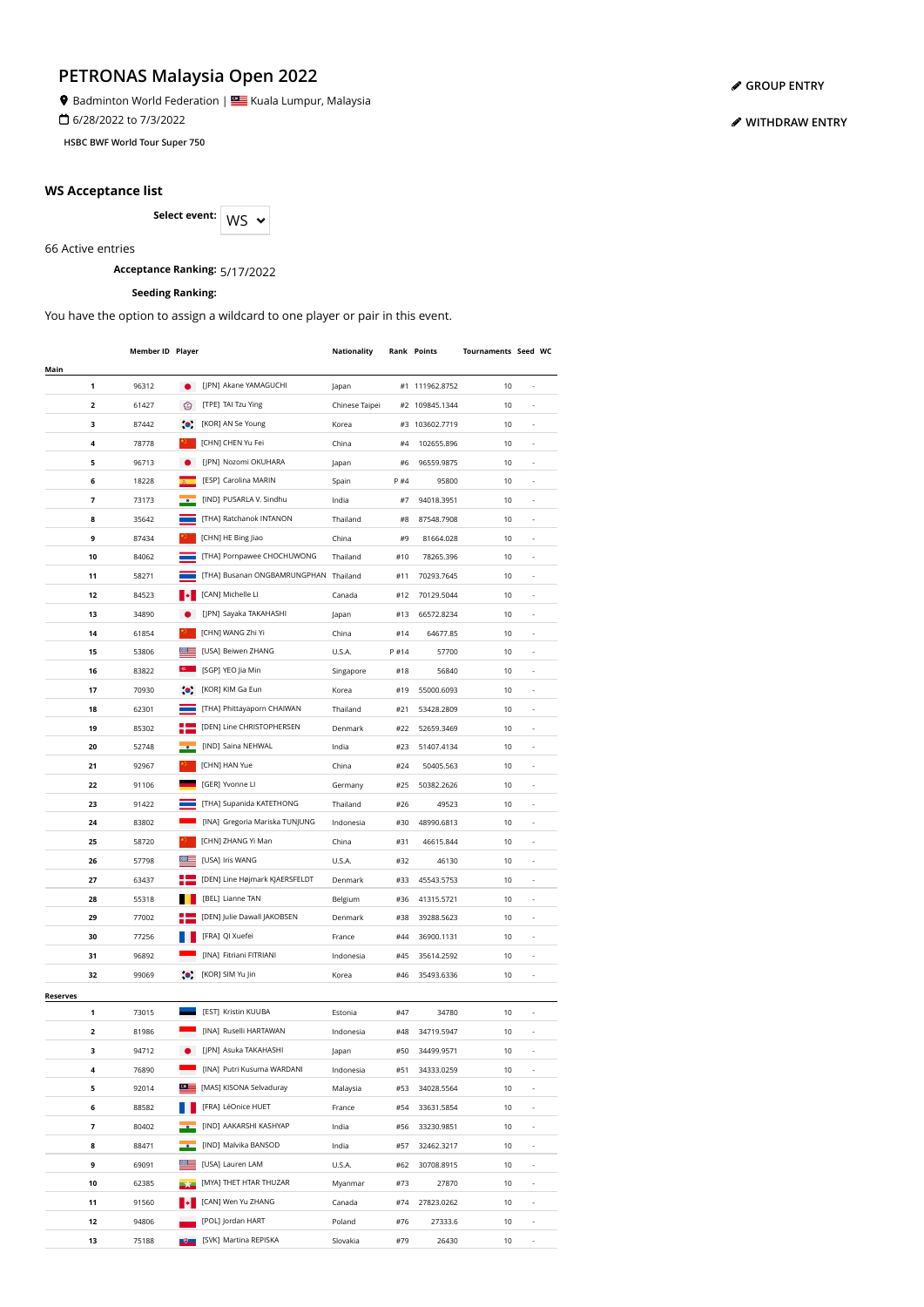|           | <b>Member ID Player</b> |                  |                                     | <b>Nationality</b> |      | <b>Rank Points</b> | <b>Tournaments Seed WC</b> |                          |  |
|-----------|-------------------------|------------------|-------------------------------------|--------------------|------|--------------------|----------------------------|--------------------------|--|
| 14        | 69393                   | l J              | [CAN] Talia NG                      | Canada             | #82  | 25865.1639         | 10                         |                          |  |
| 15        | 83074                   |                  | [USA] Jennie GAI                    | U.S.A.             | #93  | 23317.0202         | 10                         | ×,                       |  |
| 16        | 60397                   |                  | [CZE] Tereza ŠVÁBÍKOVÁ              | Czech Republic     | #107 | 21395.8967         | 10                         | ٠                        |  |
| 17        | 88809                   |                  | [IND] Sri Krishna Priya KUDARAVALLI | India              | #115 | 20400              | 10                         | ٠                        |  |
| 18        | 96877                   |                  | [UKR] Polina BUHROVA                | Ukraine            | #123 | 19720              | 10                         | $\overline{\phantom{a}}$ |  |
| 19        | 98804                   |                  | [HUN] Daniella GONDA                | Hungary            | #129 | 18930              | 10                         | ٠                        |  |
| 20        | 80889                   |                  | [IRL] Rachael DARRAGH               | Ireland            | #135 | 18400              | 10                         | ×,                       |  |
| 21        | 81909                   | $\alpha$ =       | [MAS] EOON Qi Xuan                  | Malaysia           | #136 | 18266.621          | 10                         | ×,                       |  |
| 22        | 57175                   |                  | [SWE] Edith URELL                   | Sweden             | #172 | 13892.6254         | 10                         | ×,                       |  |
| 23        | 64349                   |                  | [INA] Komang Ayu Cahya DEWI         | Indonesia          | #174 | 13811.8261         | 5                          | ÷,                       |  |
| 24        | 58478                   |                  | [IRL] Kate FROST                    | Ireland            | #177 | 12750              | 10                         | ×,                       |  |
| 25        | 88399                   |                  | [USA] Ishika JAISWAL                | U.S.A.             | #193 | 11540              | 6                          | $\overline{\phantom{a}}$ |  |
| 26        | 64766                   |                  | [UKR] Mariia STOLIARENKO            | Ukraine            | #195 | 11460              | 10                         | $\overline{\phantom{a}}$ |  |
| 27        | 87718                   |                  | [INA] Stephanie WIDJAJA             | Indonesia          | #217 | 10062.6            | 7                          | $\overline{\phantom{a}}$ |  |
| 28        | 73761                   | ≌≣               | [MAS] MYISHA Mohd Khairul           | Malaysia           | #225 | 9592.0739          | $\overline{7}$             | ×,                       |  |
| 29        | 69396                   |                  | [THA] Sirada ROONGPIBOONSOPIT       | Thailand           | #236 | 9170               | 3                          | ×,                       |  |
| 30        | 58840                   | $\circ$ $\equiv$ | [MAS] Siti NURSHUHAINI              | Malaysia           | #237 | 9155               | 7                          | ä,                       |  |
| 31        | 61882                   |                  | [USA] Francesca CORBETT             | U.S.A.             | #247 | 8664.9437          | 7                          |                          |  |
| 32        | 77988                   |                  | [INA] Aisyah Sativa FATETANI        | Indonesia          | #285 | 7299.1585          | 6                          | ×,                       |  |
| 33        | 99713                   |                  | [INA] Bilgis PRASISTA               | Indonesia          | #302 | 6713.5875          | 3                          | ×,                       |  |
| 34        | 96531                   | $-60$            | [IND] Srivedya GURAZADA             | India              | #349 | 5310               | 6                          | ٠                        |  |
| Withdrawn |                         |                  |                                     |                    |      |                    |                            |                          |  |
| 5/20/2022 | 76349                   |                  | [UKR] Maria ULITINA                 | Ukraine            | #59  | 32070              | 10                         | $\overline{\phantom{a}}$ |  |
|           |                         |                  |                                     |                    |      |                    |                            |                          |  |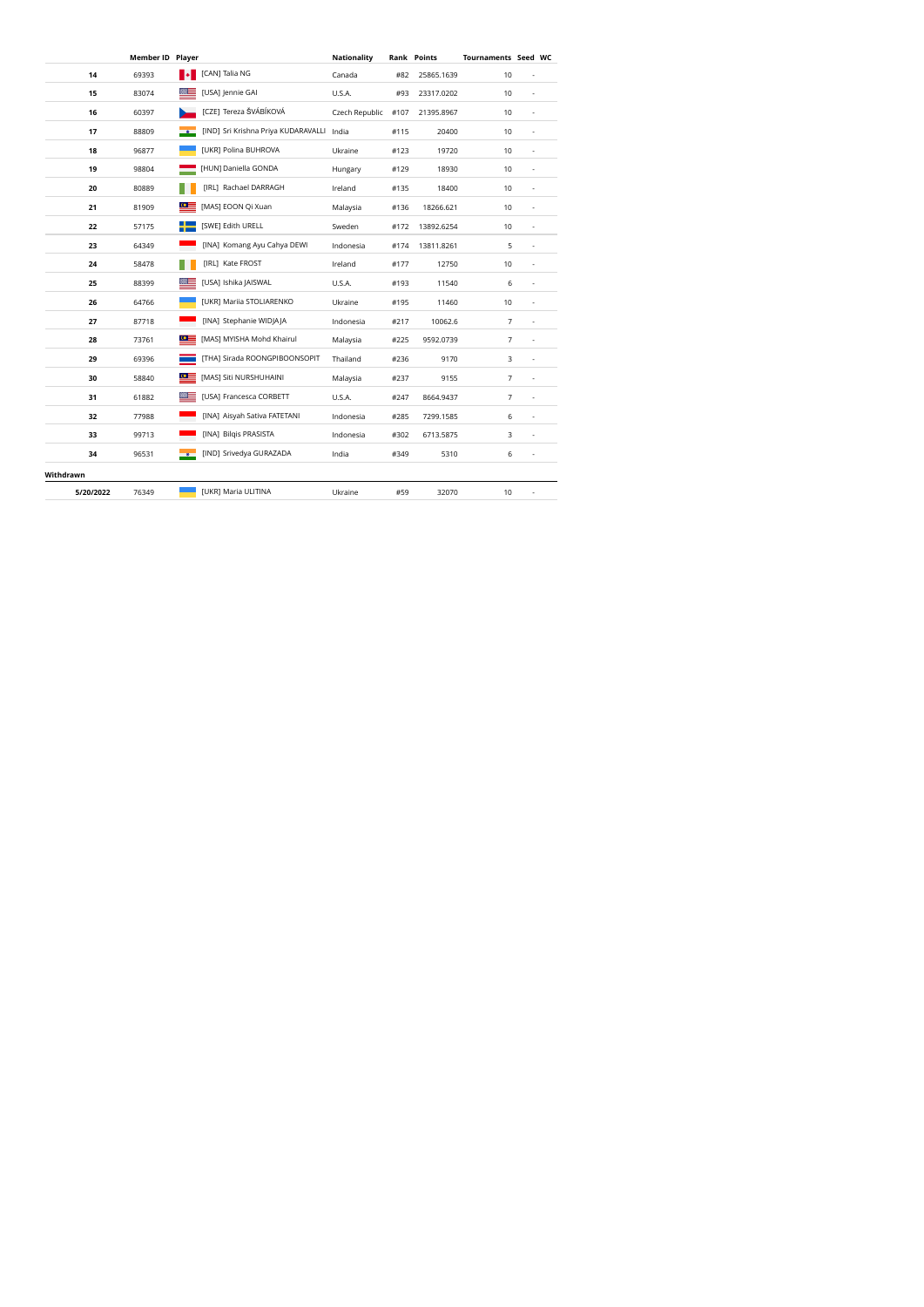**9** Badminton World Federation | **SALLA BEAD** Kuala Lumpur, Malaysia

6/28/2022 to 7/3/2022

**HSBC BWF World Tour Super 750**

## **MD Acceptance list**

Select event: MD  $\sim$ 

51 Active entries

**Acceptance Ranking:** 5/17/2022

**Seeding Ranking:**

| Main         | Member ID Player |                                                                                     | <b>Nationality</b>               | <b>Rank Points</b> |                | <b>Notional/Protected</b><br>points | <b>Tournaments Seed</b> |  |
|--------------|------------------|-------------------------------------------------------------------------------------|----------------------------------|--------------------|----------------|-------------------------------------|-------------------------|--|
| 1            | 80057<br>26394   | [INA]Kevin Sanjaya SUKAMULJO<br>[INA]Marcus Fernaldi GIDEON                         | Indonesia<br>Indonesia           | #1                 | 111827         |                                     | 30                      |  |
| $\mathbf{2}$ | 51074<br>52749   | [INA]Hendra SETIAWAN<br>[INA]Mohammad AHSAN                                         | Indonesia<br>Indonesia           | #2                 | 104195         |                                     | 37                      |  |
| 3            | 81657<br>67903   | [JPN]Takuro HOKI<br>· [JPN]Yugo KOBAYASHI                                           | Japan<br>Japan                   | #3                 | 101750         |                                     | 32                      |  |
| 4            | 96514<br>69448   | <sup>®</sup> [TPE]WANG Chi-Lin<br><sup>©</sup> [TPE]LEE Yang                        | Chinese Taipei<br>Chinese Taipei | #4                 | 101668         |                                     | 39                      |  |
| 5            | 56203<br>99389   | [MAS]Aaron CHIA<br>[MAS]SOH Wooi Yik                                                | Malaysia<br>Malaysia             | #6                 | 81948          |                                     | 42                      |  |
| 6            | 88876<br>91130   | [INA]Fajar ALFIAN<br>[INA]Muhammad Rian ARDIANTO                                    | Indonesia<br>Indonesia           | #7                 | 80305          |                                     | 36                      |  |
| 7            | 70500<br>72435   | [IND]Chirag SHETTY<br><b>EL [IND]Satwiksairaj RANKIREDDY</b>                        | India<br>India                   | #8                 | 80016          |                                     | 34                      |  |
| 8            | 92980<br>44414   | <b>E</b> [DEN]Kim ASTRUP<br><b>EDENJAnders Skaarup RASMUSSEN</b>                    | Denmark<br>Denmark               | #9                 | 76819          |                                     | 38                      |  |
| 9            | 84064<br>99066   | MASJONG Yew Sin<br><b>EMASJTEO Ee Yi</b>                                            | Malaysia<br>Malaysia             | #10                | 72490          |                                     | 41                      |  |
| 10           | 90768<br>94814   | MASJGOH Sze Fei<br>[MAS]Nur IZZUDDIN                                                | Malaysia<br>Malaysia             | #12                | 66715          |                                     | 35                      |  |
| 11           | 68045<br>64909   | <b>GERJMark LAMSFUSS</b><br>[GER]Marvin SEIDEL                                      | Germany<br>Germany               | #13                | 66428          |                                     | 42                      |  |
| 12           | 74732<br>94430   | [INA]Pramudya KUSUMAWARDANA<br>[INA]Yeremia Erich Yoche Yacob RAMBITAN              | Indonesia<br>Indonesia           | #16                | 62397          |                                     | 27                      |  |
| 13           | 79658<br>91440   | [INA]Bagas MAULANA<br>[INA]Muhammad Shohibul FIKRI                                  | Indonesia<br>Indonesia           | #20                | 58122          |                                     | 30                      |  |
| 14           | 88405<br>77123   | [JPN]Akira KOGA<br>[JPN]Taichi SAITO                                                | Japan<br>Japan                   | #22                | 54137          |                                     | 28                      |  |
| 15           | 66513<br>77262   | <b><sup>(a)</sup></b> [KOR]SEO Seung Jae<br><b><sup>**</sup></b> [KOR]KANG Min Hyuk | Korea<br>Korea                   | #74                | 25956.3        | 51913                               | 5                       |  |
| 16           | 68633<br>84786   | <b>I</b> [INA]Leo Rolly CARNANDO<br>[INA]Daniel MARTHIN                             | Indonesia<br>Indonesia           | #23                | 50267          |                                     | 23                      |  |
| 17           | 59709<br>56746   | <sup>©</sup> [TPE]YANG Po Han<br><sup>3</sup> [TPE]LU Ching Yao                     | Chinese Taipei<br>Chinese Taipei | #24                | 50119          |                                     | 37                      |  |
| 18           | 72885<br>61628   | <b>Filter</b> [FRA]Christo POPOV<br><b>F</b> [FRA]Toma Junior POPOV                 | France<br>France                 | #28                | 46838          |                                     | 29                      |  |
| 19           | 93367<br>58241   | [CHN]LIU Yu Chen<br>I [CHN]OU Xuan Yi                                               | China<br>China                   |                    | #83 22721.8567 | 45444                               | $\overline{4}$          |  |
| 20           | 89680<br>74324   | • [JPN]Yoshinori TAKEUCHI<br>· [JPN]Keiichiro MATSUI                                | Japan<br>Japan                   | #31                | 42551          |                                     | 19                      |  |
| 21           | 91739<br>88264   | <b>Filter</b> [FRA]Fabien DELRUE<br><b>F</b> [FRA]William VILLEGER                  | France<br>France                 | #33                | 42035          |                                     | 23                      |  |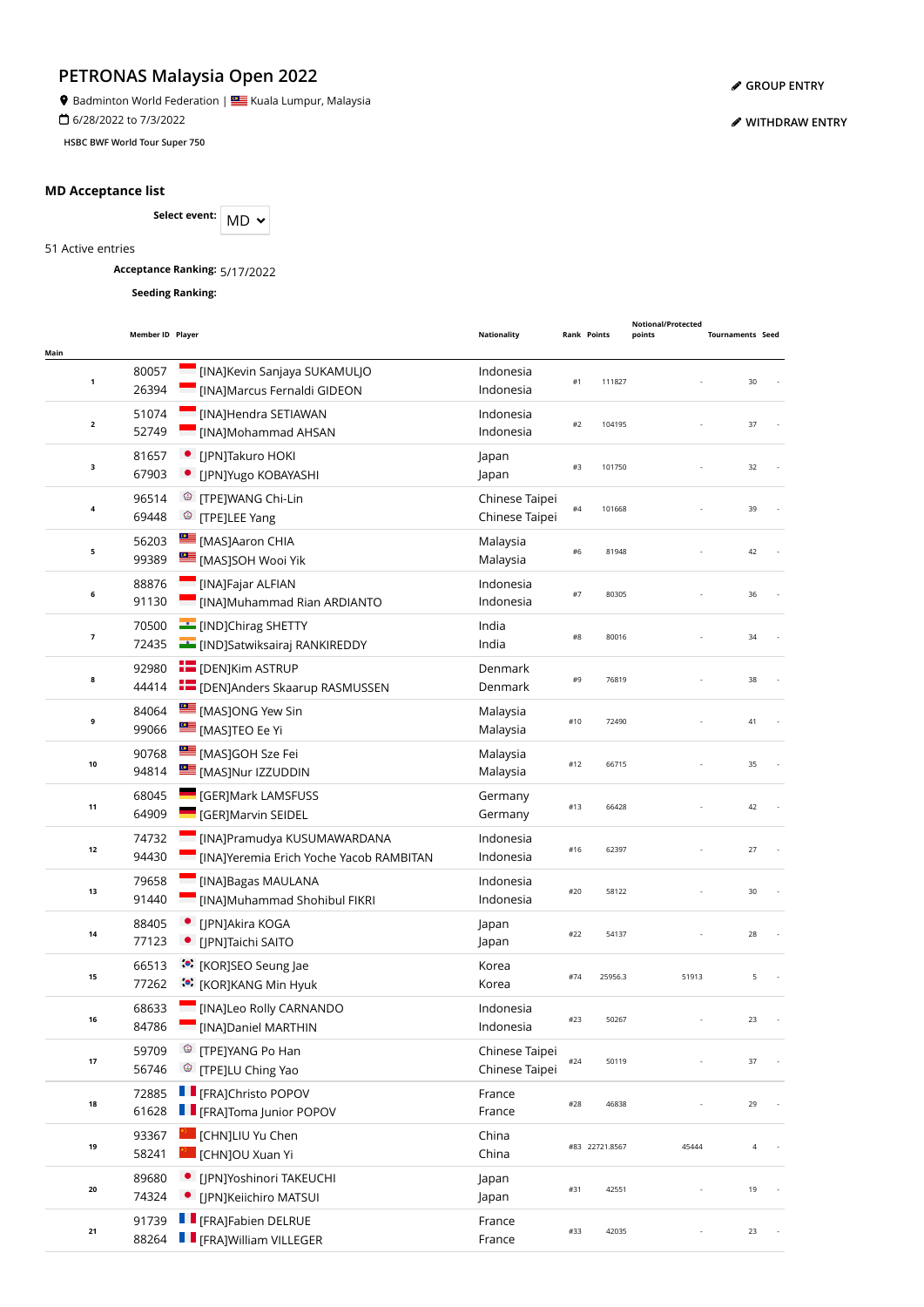|                 |                         |                  |                                                                              |                            |      |                    | <b>Notional/Protected</b> |                         |  |
|-----------------|-------------------------|------------------|------------------------------------------------------------------------------|----------------------------|------|--------------------|---------------------------|-------------------------|--|
|                 |                         | Member ID Player |                                                                              | <b>Nationality</b>         |      | <b>Rank Points</b> | points                    | <b>Tournaments Seed</b> |  |
|                 | 22                      | 67810<br>61444   | :•: [KOR]CHOI Sol Gyu<br>ं•ें [KOR]KIM Won Ho                                | Korea<br>Korea             | #94  | 20921.1            | 41842                     | 5                       |  |
|                 | 23                      | 78409<br>85129   | [MAS]MAN Wei Chong<br>[MAS]Kai Wun TEE                                       | Malaysia<br>Malaysia       | #34  | 41000              |                           | 13                      |  |
|                 | 24                      | 74945<br>59822   | [INA]Ade Yusuf SANTOSO<br>[INA]Wahyu Nayaka ARYA PANGKARYANIRA               | Indonesia<br>Indonesia     | #35  | 40680              |                           | 17                      |  |
|                 | 25                      | 69316<br>60909   | <b>EDENJeppe BAY</b><br><b>E</b> [DEN]Lasse MØLHEDE                          | Denmark<br>Denmark         | #39  | 39733              |                           | 9                       |  |
|                 | 26                      | 73936<br>73633   | <b>THAJSupak JOMKOH</b><br><b>THAJKittinupong KEDREN</b>                     | Thailand<br>Thailand       | #41  | 38883              |                           | 10                      |  |
|                 | 27                      | 93858<br>91971   | $\blacksquare$ [NED]Ruben JILLE<br>[NED]Ties VAN DER LECQ                    | Netherlands<br>Netherlands | #44  | 37720              |                           | 25                      |  |
|                 | 28                      | 24172<br>59803   | [IND]REDDY B. Sumeeth<br><b>CONTERNATION CONTERNATION</b>                    | India<br>India             | #45  | 36969              |                           | 24                      |  |
|                 | 29                      | 99181<br>85184   | [SGP]HEE Yong Kai Terry<br>[SGP]LOH Kean Hean                                | Singapore<br>Singapore     | #50  | 33417              |                           | 14                      |  |
|                 | 30                      | 39276<br>84007   | :•: [KOR]KIM Gi Jung<br>:• [KOR]KIM Sa Rang                                  | Korea<br>Korea             | #121 | 16020              | 32040                     | $\overline{4}$          |  |
|                 | 31                      | 58678<br>84812   | <b>CHNJTAN Qiang</b><br>CHNJREN Xiang Yu                                     | China<br>China             |      | #128 14742.9333    | 29486                     | 4                       |  |
|                 | 32                      | 59068<br>92985   | <b>I</b> [IRL]Joshua MAGEE<br><b>THE IRL JPaul REYNOLDS</b>                  | Ireland<br>Ireland         | #60  | 29050              |                           | 30                      |  |
|                 |                         |                  |                                                                              |                            |      |                    |                           |                         |  |
| <b>Reserves</b> | $\mathbf{1}$            | 54171<br>70443   | [MAS]LIM Khim Wah<br>MASJNur Mohd Azriyn Ayub AZRIYN                         | Malaysia<br>Malaysia       | #131 | 14360              | 28720                     | 5                       |  |
|                 | $\overline{\mathbf{2}}$ | 93757<br>54805   | MASJLOW Juan Shen<br>[MAS]GOH V Shem                                         | Malaysia<br>Malaysia       | #99  | 19890              | 28414                     | 7                       |  |
|                 | 3                       | 59673<br>61160   | [CHN]HE Ji Ting<br>CHN]ZHOU Hao Dong                                         | China<br>China             |      | #139 13925.6236    | 27851                     | $\overline{4}$          |  |
|                 | 4                       | 67654<br>52071   | [MAS]TAN Kian Meng<br>[MAS]TAN Wee Kiong                                     | Malaysia<br>Malaysia       | #73  | 26340              |                           | 9                       |  |
|                 | 5                       | 89721<br>77429   | <b>FINDIShyam PRASAD</b><br>[IND]S. Sunjith (Jr)                             | India<br>India             | #149 | 13100              | 26200                     | 5                       |  |
|                 | 6                       | 88726<br>78935   | <b>GER]Jones Ralfy JANSEN</b><br><b>GER]Jan Colin VOELKER</b>                | Germany<br>Germany         |      | #150 13066.6667    | 26133                     | $\sqrt{4}$              |  |
|                 | $\overline{\mathbf{z}}$ | 69313<br>58219   | <b>ED</b> [IND]Ashith SURYA<br>IND]Vasantha Kumar HANUMAIAH RANGANATHA India | India                      | #77  | 23650              |                           | $20\,$                  |  |
|                 | 8                       | 88642<br>67949   | [MAS]Muhammad HAIKAL<br>[MAS]Junaidi ARIF                                    | Malaysia<br>Malaysia       | #80  | 22960              |                           | 10                      |  |
|                 | 9                       | 93791<br>69194   | I · I [CAN] Jason Anthony HO-SHUE<br>I + [CAN]Joshua HURLBURT-YU             | Canada<br>Canada           |      |                    | 22760                     |                         |  |
|                 | 10                      | 90531<br>55414   | <b>CHN]LIANG Wei Keng</b><br>[CHN]WANG Chang                                 | China<br>China             |      |                    | 21810                     |                         |  |
|                 | 11                      | 67294<br>88322   | MASJYee Jun CHANG<br>[MAS]Roy King YAP                                       | Malaysia<br>Malaysia       | #171 | 11390              | 18983                     | 6                       |  |
|                 | $12$                    | 71294<br>78425   | MASJWONG Tien Ci<br>[MAS]BOON Xin Yuan                                       | Malaysia<br>Malaysia       | #201 | 9420               | 18840                     | 4                       |  |
|                 | 13                      | 61834<br>79732   | [MAS]LOW Hang Yee<br>[MAS]CHIA Weijie                                        | Malaysia<br>Malaysia       | #202 | 9400               | 18800                     | 4                       |  |
|                 | 14                      | 82502<br>74816   | :•: [KOR]NA Sung Seung<br><b><sup>*●</sup></b> [KOR]Yong JIN                 | Korea<br>Korea             | #207 | 9114.5667          | 18229                     | 3                       |  |
|                 | 15                      | 82700<br>59445   | MRIJTejraj PULTOO<br>[MRI]Jean Bernard BONGOUT                               | Mauritius<br>Mauritius     | #190 | 10325.505          | 17209                     | 6                       |  |
|                 | 16                      | 80497<br>94647   | <b>USAJVinson CHIU</b><br>[USA]Joshua YUAN                                   | U.S.A.<br>U.S.A.           | #126 | 14932              |                           | 9                       |  |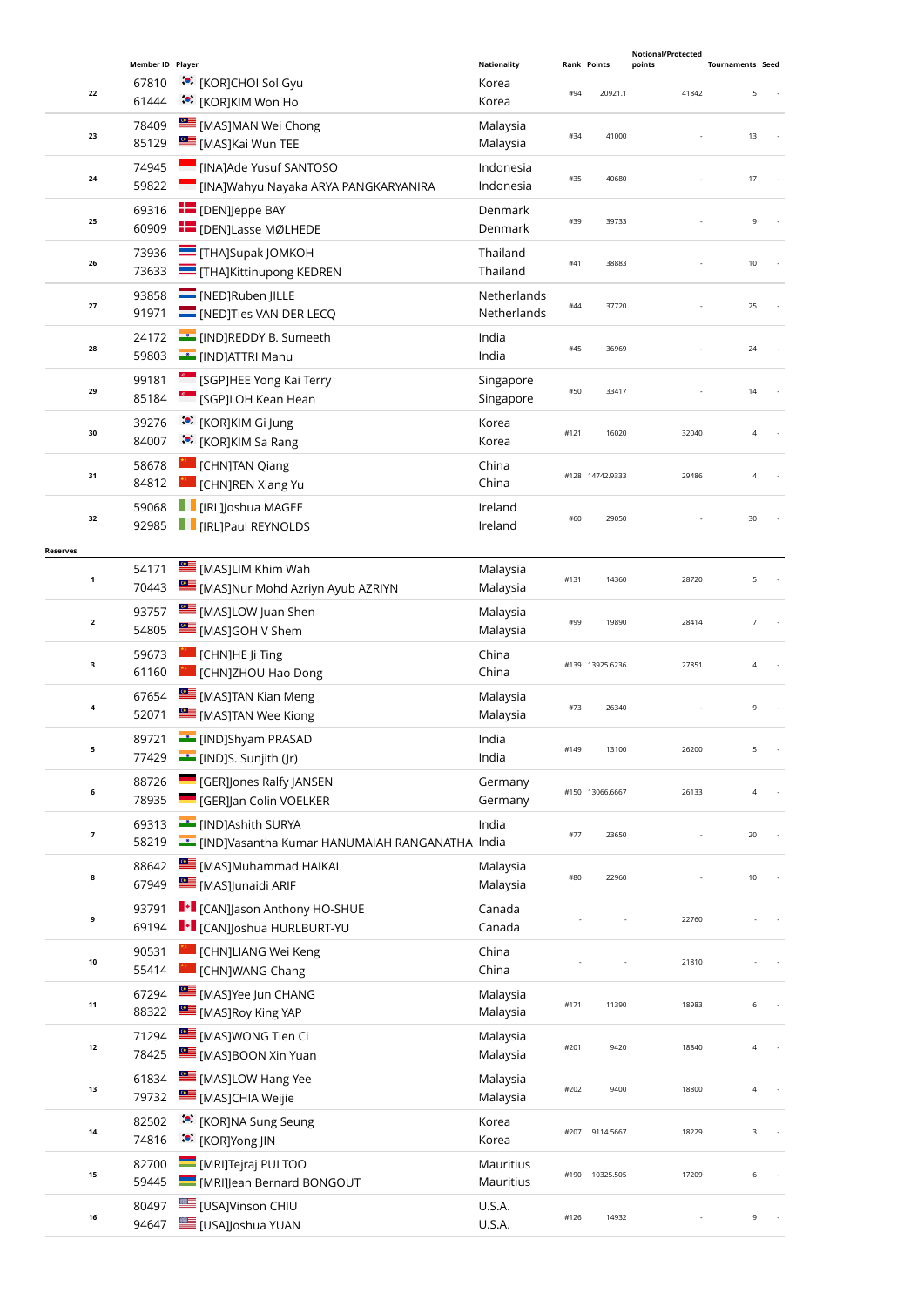|    |                         |                                                                          |                                  |      |                    | <b>Notional/Protected</b> |       |                         |  |
|----|-------------------------|--------------------------------------------------------------------------|----------------------------------|------|--------------------|---------------------------|-------|-------------------------|--|
|    | <b>Member ID Player</b> |                                                                          | <b>Nationality</b>               |      | <b>Rank Points</b> | points                    |       | <b>Tournaments Seed</b> |  |
| 17 | 68681<br>79052          | <sup>©</sup> [TPE]CHANG Ko-Chi<br><sup><sup>3</sup> [TPE]PO Li-Wei</sup> | Chinese Taipei<br>Chinese Taipei |      |                    |                           | 14604 |                         |  |
| 18 | 59319<br>77618          | ं•ें [KOR]Young Hyuk KIM<br><u>••</u> [KOR]KIM Jaehwan]                  | Korea<br>Korea                   | #313 | 5270               |                           | 10540 |                         |  |
| 19 | 58328<br>78890          | <b>IUKRIDANYLO BOSNIUK</b><br><b>EGO</b> [AZE]Ade Resky DWICAHYO         | Ukraine<br>Azerbaijan            |      |                    |                           | 10088 |                         |  |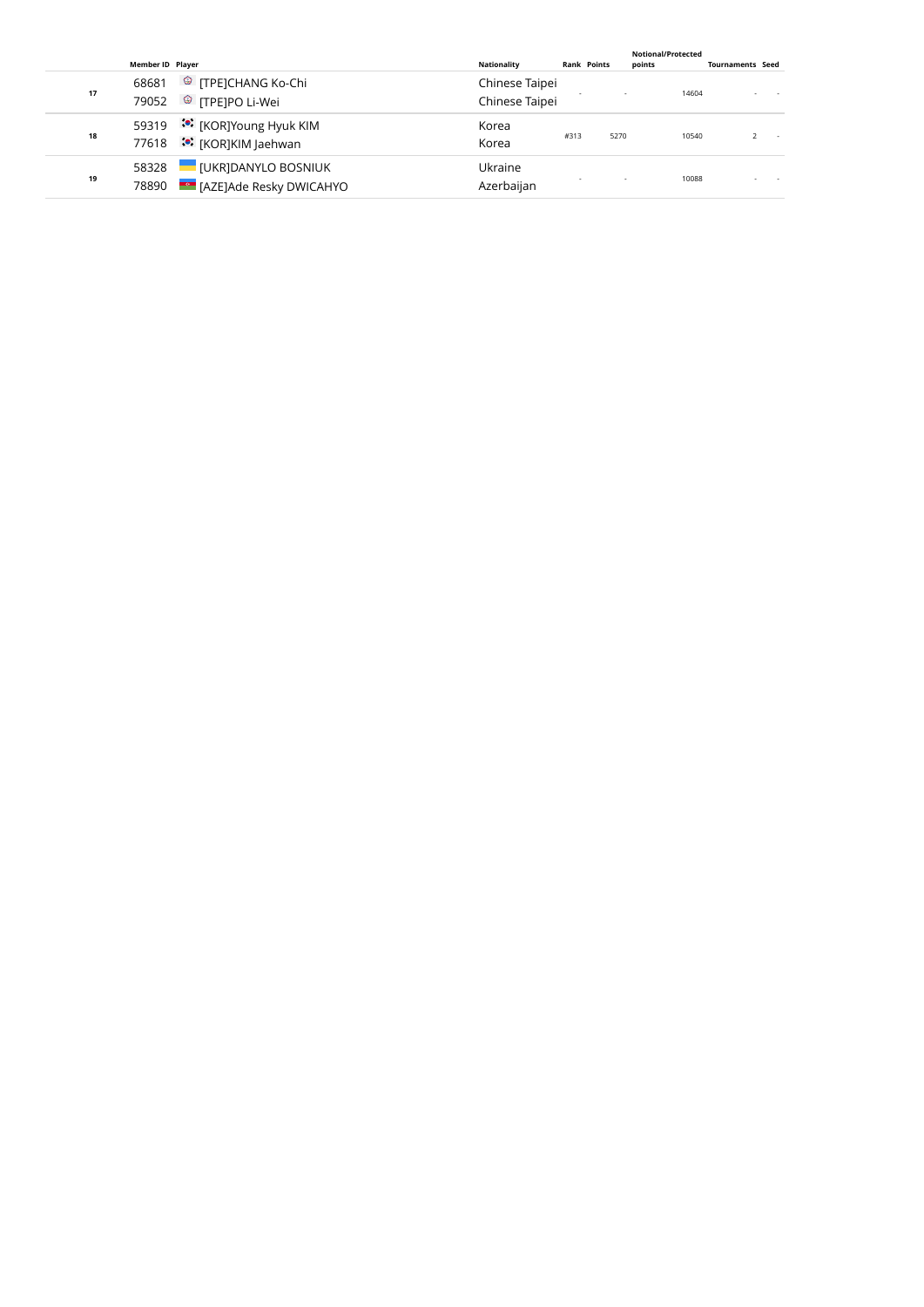**9** Badminton World Federation | **SALLA BEAD** Kuala Lumpur, Malaysia

6/28/2022 to 7/3/2022

**HSBC BWF World Tour Super 750**

## **WD Acceptance list**

Select event: WD  $\sim$ 

40 Active entries

**Acceptance Ranking:** 5/17/2022

**Seeding Ranking:**

|              | Member ID Player |                                       | <b>Nationality</b> |       | <b>Rank Points</b> | Notional/Protected<br>points | <b>Tournaments Seed</b> |  |
|--------------|------------------|---------------------------------------|--------------------|-------|--------------------|------------------------------|-------------------------|--|
| Main         |                  |                                       |                    |       |                    |                              |                         |  |
| 1            | 94125            | [CHN]CHEN Qing Chen                   | China              | #1    | 110466             |                              | 27                      |  |
|              | 65144            | I [CHN]JIA Yi Fan                     | China              |       |                    |                              |                         |  |
| $\mathbf{2}$ | 91292            | <b><sup>**</sup></b> [KOR]LEE So Hee  | Korea              | #2    | 103680             |                              | 33                      |  |
|              | 87473            | :•: [KOR]SHIN Seung Chan              | Korea              |       |                    |                              |                         |  |
| 3            | 55874            | :•: [KOR]KIM So Yeong                 | Korea              | #3    | 103125             |                              | 39                      |  |
|              | 71391            | :•: [KOR]KONG Hee Yong                | Korea              |       |                    |                              |                         |  |
| 4            | 71023            | · [JPN]Yuki FUKUSHIMA                 | Japan              |       | P #4 102891.1622   | 101608                       | 27                      |  |
|              | 94519            | [JPN]Sayaka HIROTA                    | Japan              |       |                    |                              |                         |  |
| 5            | 77832            | [JPN]Wakana NAGAHARA                  | Japan              | #5    | 98183              |                              | 24                      |  |
|              | 81609            | • [JPN]Mayu MATSUMOTO                 | Japan              |       |                    |                              |                         |  |
| 6            | 68282            | [JPN]Chiharu SHIDA                    | Japan              | #7    | 91543              |                              | 27                      |  |
|              | 65212            | [JPN]Nami MATSUYAMA                   | Japan              |       |                    |                              |                         |  |
| 7            | 24686            | <b>THA]Jongkolphan KITITHARAKUL</b>   | Thailand           | $\#8$ | 78877              |                              | 47                      |  |
|              | 84669            | <b>THA]Rawinda PRAJONGJAI</b>         | Thailand           |       |                    |                              |                         |  |
| 8            | 46169            | <b>BUL</b> ]Stefani STOEVA            | <b>Bulgaria</b>    | #9    | 71250              |                              | 37                      |  |
|              | 43840            | <b>BULJGabriela STOEVA</b>            | <b>Bulgaria</b>    |       |                    |                              |                         |  |
| 9            | 85551            | MASJPearly TAN                        | Malaysia           | #10   | 64445              |                              | 30                      |  |
|              | 68628            | [MAS]THINAAH Muralitharan             | Malaysia           |       |                    |                              |                         |  |
| 10           | 65984            | <b>CHNJDU Yue</b>                     | China              | #57   | 29805.0667         | 59610                        | 5                       |  |
|              | 78837            | <b>CHN]LI Wen Mei</b>                 | China              |       |                    |                              |                         |  |
| 11           | 85331            | <b>CHNJZHENG Yu</b>                   | China              | #58   | 29687.5            | 59375                        | 5                       |  |
|              | 85914            | [CHN]ZHANG Shu Xian                   | China              |       |                    |                              |                         |  |
| 12           | 81462            | [INA]Apriyani RAHAYU                  | Indonesia          |       |                    | 57837                        |                         |  |
|              | 88097            | [INA]Siti Fadia Silva RAMADHANTI      | Indonesia          |       |                    |                              |                         |  |
| 13           | 87428            | [JPN]Kie NAKANISHI                    | Japan              | #18   | 54510              |                              | 15                      |  |
|              | 88135            | [JPN]Rin IWANAGA                      | Japan              |       |                    |                              |                         |  |
| 14           | 83419            | :• [KOR]KIM Hye Jeong                 | Korea              | #21   | 51467              |                              | 10                      |  |
|              | 99778            | <sup>:</sup> [KOR]JEONG Na Eun        | Korea              |       |                    |                              |                         |  |
| 15           | 60567            | [CHN]LIU Xuan Xuan                    | China              | #22   | 51266              |                              | 29                      |  |
|              | 68753            | [CHN]XIA Yu Ting                      | China              |       |                    |                              |                         |  |
| 16           | 17515            | <b>EDDY N. Sikki</b>                  | India              | #23   |                    |                              |                         |  |
|              | 49765            | [IND]Ashwini PONNAPPA                 | India              |       | 50306              |                              |                         |  |
| 17           | 98052            | [GER]Isabel LOHAU                     | Germany            | #24   | 49930              |                              | 40                      |  |
|              | 83942            | [GER]Linda EFLER                      | Germany            |       |                    |                              |                         |  |
|              | 56706            | © [KOR]BAEK Ha Na                     | Korea              |       | 28008.7729         |                              | 6                       |  |
| 18           | 66115            | <b><sup>to</sup>:</b> [KOR]LEE Yu Lim | Korea              | #67   |                    | 46681                        |                         |  |
|              | 80871            | <b>THA]Benyapa AIMSAARD</b>           | Thailand           |       |                    |                              |                         |  |
| 19           | 79198            | <b>THAJNuntakarn AIMSAARD</b>         | Thailand           | #28   | 45895              |                              | 23                      |  |
|              | 70093            | <b>EXECUTE:</b> [MAS]LIM Chiew Sien   | Malaysia           |       |                    |                              |                         |  |
| 20           | 54149            | ≝<br>[MAS]Vivian HOO                  | Malaysia           | #36   | 38640              |                              | 13                      |  |
|              | 96455            | [INA]Ribka SUGIARTO                   | Indonesia          |       |                    |                              |                         |  |
| 21           | 77316            | [INA]Febby Valencia Dwijayanti GANI   | Indonesia          |       |                    | 37507                        |                         |  |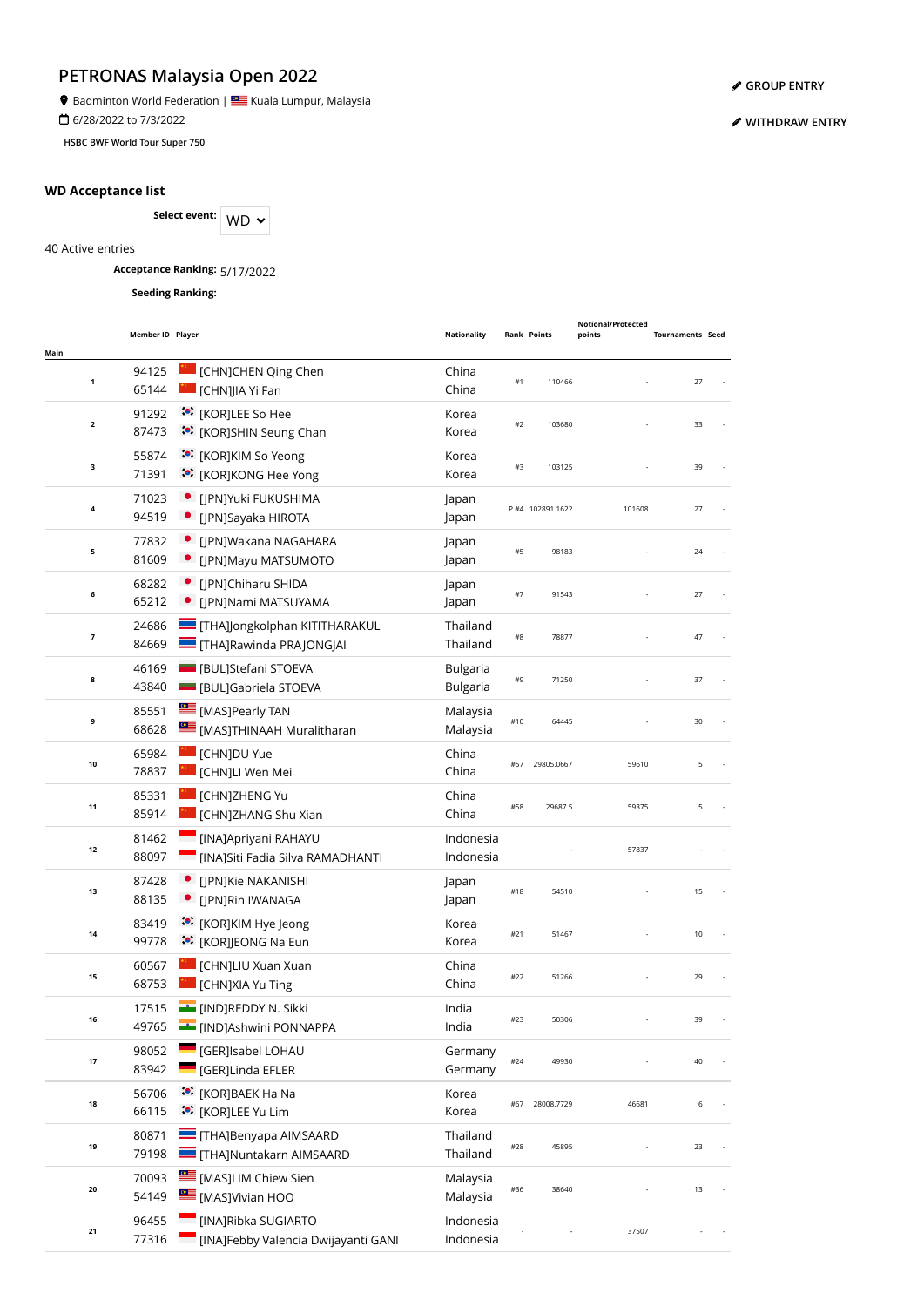|                 | Member ID Player |                                                                | <b>Nationality</b>   | <b>Rank Points</b> |                 | Notional/Protected<br>points | <b>Tournaments Seed</b> |
|-----------------|------------------|----------------------------------------------------------------|----------------------|--------------------|-----------------|------------------------------|-------------------------|
|                 | 57791            | I · [CAN]Catherine CHOI                                        | Canada               |                    |                 |                              |                         |
| 22              | 86226            | $\blacksquare\cdot\blacksquare$ [CAN]Josephine WU              | Canada               | #45                | 34542           |                              | 19                      |
|                 | 62570            | <b>EDITION</b> [MAS] Anna Ching Yik CHEONG                     |                      |                    |                 |                              |                         |
| 23              | 63539            | [MAS]TEOH Mei Xing                                             | Malaysia<br>Malaysia | #50                | 32185           |                              | 11                      |
|                 |                  | <b>F</b> [FRA]Anne TRAN                                        |                      |                    |                 |                              |                         |
| 24              | 98854<br>99891   | <b>TE</b> [FRA]Margot LAMBERT                                  | France<br>France     | #55                | 31135           |                              | 12                      |
|                 |                  |                                                                |                      |                    |                 |                              |                         |
| 25              | 78909            | <b>E</b> [IND]Ashna ROY                                        | India                | #122               | 15100           | 30200                        | $\overline{4}$          |
|                 | 59455            | EIND]Haritha MANAZHIYIL HARINARAYANAN India                    |                      |                    |                 |                              |                         |
| 26              | 76507            | ● [BRA]Samia LIMA                                              | Brazil               | #60                | 29512           |                              | 17                      |
|                 | 57457            | <b>S</b> [BRA]Jaqueline LIMA                                   | Brazil               |                    |                 |                              |                         |
| 27              | 88399            | <b>LE [USA]Ishika JAISWAL</b>                                  | U.S.A.               | #108               | 17450           | 29083                        | 6                       |
|                 | 96531            | <b>Example 19</b> [IND]Srivedya GURAZADA                       | India                |                    |                 |                              |                         |
| 28              | 59892            | <b>THAJAtitaya POVANON</b>                                     | Thailand             |                    |                 | 28293                        |                         |
|                 | 99988            | THA]Ornnicha JONGSATHAPORNPARN                                 | Thailand             |                    |                 |                              |                         |
| 29              | 97171            | INDJAshwini BHAT K.                                            | India                | #66                | 28230           |                              | 15                      |
|                 | 77808            | <b>Example 15</b> [IND]Shikha GAUTAM                           | India                |                    |                 |                              |                         |
|                 | 79664            | [INA]Febriana Dwipuji KUSUMA                                   | Indonesia            |                    |                 |                              |                         |
| 30              | 67761            | [INA]Amalia Cahaya PRATIWI                                     | Indonesia            |                    | #102 18648.0953 | 26640                        | $\overline{7}$          |
|                 | 31614            | <b>UKRJYelyzaveta ZHARKA</b>                                   | Ukraine              |                    |                 |                              |                         |
| 31              | 64766            | <b>UKR]Mariia STOLIARENKO</b>                                  | Ukraine              | #69                | 26440           |                              | 14                      |
|                 | 90741            | MASJLOW Yeen Yuan                                              | Malaysia             |                    |                 |                              |                         |
| 32              | 85465            | <b>EXECUTE:</b> [MAS]Valeree SIOW                              | Malaysia             | #74                | 25045           |                              | 13                      |
| <b>Reserves</b> |                  |                                                                |                      |                    |                 |                              |                         |
|                 | 88389            | <b>EXAMPLE THAKER</b>                                          | India                |                    |                 |                              |                         |
| $\mathbf 1$     | 75190            | [IND]Simran SINGHI                                             | India                | #75                | 24857           |                              | 13                      |
|                 | 58478            | <b>I</b> [IRL]Kate FROST                                       | Ireland              |                    |                 |                              |                         |
| $\mathbf{2}$    | 58337            | <b>F</b> [IRL]Moya RYAN                                        | Ireland              | #82                | 22980           |                              | 23                      |
|                 | 57180            | <b>E</b> [GER]Emma MOSZCZYNSKI                                 | Germany              |                    |                 |                              |                         |
| 3               | 78795            | <b>GERJStine KUESPERT</b>                                      | Germany              | #88                | 21675           |                              | 11                      |
|                 | 65708            | [USA]Allison LEE                                               | U.S.A.               |                    |                 |                              |                         |
| 4               | 61882            | <b>EDITION</b> [USA]Francesca CORBETT                          | <b>U.S.A.</b>        | #90                | 21106           |                              | 11                      |
|                 | 84117            | [INA]Melani MAMAHIT                                            | Indonesia            |                    |                 |                              |                         |
| 5               | 80300            | [INA]Tryola NADIA                                              | Indonesia            | #162               | 10125           | 20250                        | 5                       |
|                 | 68441            | <b>THA]Puttita SUPAJIRAKUL</b>                                 | Thailand             |                    |                 |                              |                         |
| 6               | 74980            | <b>THAJSupissara PAEWSAMPRAN</b>                               | Thailand             | #245               | 6470            | 12940                        | $\overline{2}$          |
|                 |                  |                                                                |                      |                    |                 |                              |                         |
| 7               | 72989<br>56237   | THA]Pichamon PHATCHARAPHISUTSIN<br><b>THA]Nannapas SUKKLAD</b> | Thailand<br>Thailand | #357               | 3850            | 7700                         | 1                       |
|                 |                  |                                                                |                      |                    |                 |                              |                         |
| 8               | 74803<br>56460   | <b>THA]Laksika KANLAHA</b><br><b>THAJPhataimas MUENWONG</b>    | Thailand             | #390               | 3362.02         | 6724                         | $\overline{2}$          |
|                 |                  |                                                                | Thailand             |                    |                 |                              |                         |
| Removed         |                  |                                                                |                      |                    |                 |                              |                         |
| 5/9/2022        | 57798<br>91106   | [USA]Iris WANG<br><b>SALE</b> [GER]Yvonne LI                   | U.S.A.<br>Germany    |                    |                 |                              |                         |
|                 |                  |                                                                |                      |                    |                 |                              |                         |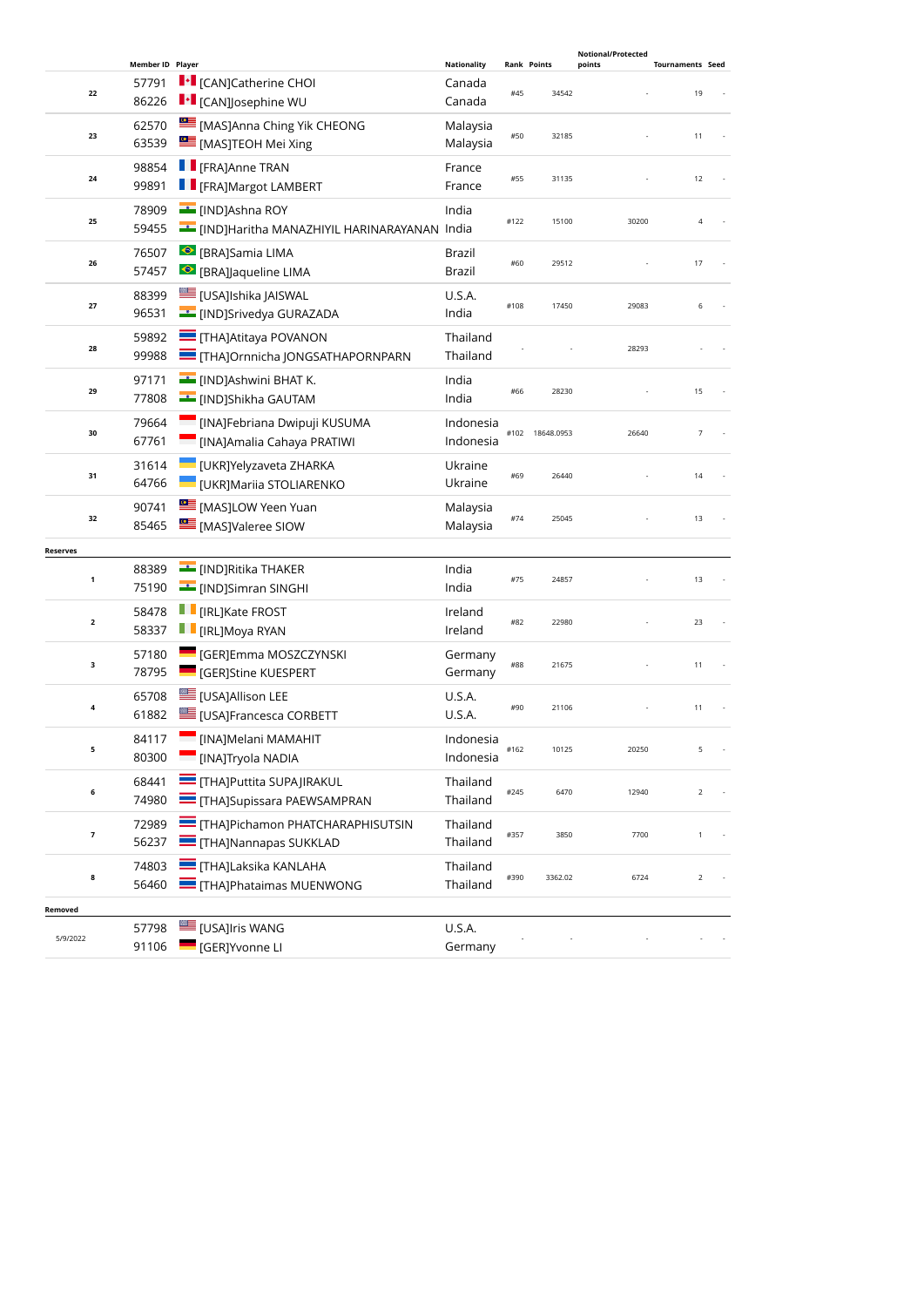**9** Badminton World Federation | **SALLA BEAD** Kuala Lumpur, Malaysia

6/28/2022 to 7/3/2022

**HSBC BWF World Tour Super 750**

## **XD Acceptance list**

Select event:  $XD \sim$ 

52 Active entries

**Acceptance Ranking:** 5/17/2022

**Seeding Ranking:**

| Main                     | Member ID Player |                                                                      | <b>Nationality</b>                 |     | Rank Points points | <b>Notional/Protected</b> | <b>Tournaments Seed</b> |  |
|--------------------------|------------------|----------------------------------------------------------------------|------------------------------------|-----|--------------------|---------------------------|-------------------------|--|
| $\mathbf{1}$             | 61731<br>67158   | THAJDechapol PUAVARANUKROH<br>THA]Sapsiree TAERATTANACHAI            | Thailand<br>Thailand               |     | #1 115400          |                           | 32                      |  |
| $\mathbf 2$              | 83046<br>63168   | <b>CHNJZHENG Si Wei</b><br>CHN]HUANG Ya Qiong                        | China<br>China                     |     | #2 113602          |                           | 20                      |  |
| 3                        | 58240<br>79558   | • [JPN]Yuta WATANABE<br>• [JPN]Arisa HIGASHINO                       | Japan<br>Japan                     |     | #3 107097          |                           | 30                      |  |
| 4                        | 99452<br>89426   | <b>CHNJWANG Yi Lyu</b><br><b>CHN]HUANG Dong Ping</b>                 | China<br>China                     |     | #4 106667          |                           | 25                      |  |
| 5                        | 89916<br>82061   | [INA]Praveen JORDAN<br>[INA]Melati Daeva OKTAVIANTI                  | Indonesia<br>Indonesia             | #5  | 95149              |                           | 35                      |  |
| 6                        | 77689<br>61435   | <b>Ex</b> [HKG]TANG Chun Man<br>* [HKG]TSE Ying Suet                 | Hong Kong China<br>Hong Kong China |     | #7 78250           |                           | 33                      |  |
| $\overline{\phantom{a}}$ | 67654<br>47007   | [MAS]TAN Kian Meng<br>[MAS]LAI Pei Jing                              | Malaysia<br>Malaysia               | #9  | 72520              |                           | 39                      |  |
| 8                        | 68544<br>70762   | <b>F</b> [FRA]Thom GICQUEL<br><b>F</b> [FRA]Delphine DELRUE          | France<br>France                   | #11 | 69632              |                           | 39                      |  |
| 9                        | 68045<br>98052   | <b>CERIMARK LAMSFUSS</b><br><b>GER]Isabel LOHAU</b>                  | Germany<br>Germany                 |     | #12 68374          |                           | 41                      |  |
| 10                       | 92593<br>56352   | MASJGOH Soon Huat<br>[MAS]LAI Shevon Jemie                           | Malaysia<br>Malaysia               | #14 | 66282              |                           | 36                      |  |
| 11                       | 99521<br>88779   | <b>For</b> [DEN]Mathias CHRISTIANSEN<br><b>E</b> [DEN]Alexandra BØJE | Denmark<br>Denmark                 | #15 | 64493              |                           | 39                      |  |
| 12                       | 95761<br>43851   | [JPN]Yuki KANEKO<br>[JPN]Misaki MATSUTOMO                            | Japan<br>Japan                     |     | #16 62446          |                           | 23                      |  |
| 13                       | 88094<br>28492   | <b><sup>*</sup></b> [KOR]KO Sung Hyun<br>ं•ें [KOR]EOM Hye Won       | Korea<br>Korea                     |     | #17 59990          |                           | 19                      |  |
| 14                       | 88451<br>59465   | [INA]Rinov RIVALDY<br>[INA]Pitha Haningtyas MENTARI                  | Indonesia<br>Indonesia             | #19 | 56283              |                           | 35                      |  |
| 15                       | 66357<br>67176   | <b>NED</b> [NED]Robin TABELING<br>MED]Selena PIEK                    | Netherlands<br>Netherlands         | #21 | 55409              |                           | 34                      |  |
| 16                       | 53142<br>58879   | MASJCHAN Peng Soon<br>MASJCHEAH Yee See                              | Malaysia<br>Malaysia               |     |                    | 50209                     |                         |  |
| 17                       | 73936<br>74980   | $\equiv$ [THA]Supak JOMKOH<br><b>THA]Supissara PAEWSAMPRAN</b>       | Thailand<br>Thailand               | #24 | 49250              |                           | 25                      |  |
| 18                       | 87674<br>87616   | <sup>*</sup> [HKG]CHANG Tak Ching<br><b>*</b> [HKG]NG Wing Yung      | Hong Kong China<br>Hong Kong China | #27 | 47330              |                           | 25                      |  |
| 19                       | 63571<br>76782   | [INA]Adnan MAULANA<br>[INA]Mychelle Crhystine BANDASO                | Indonesia<br>Indonesia             | #28 | 46320              |                           | 25                      |  |
| 20                       | 82009<br>99067   | • [JPN]Kyohei YAMASHITA<br>[JPN]Naru SHINOYA                         | Japan<br>Japan                     |     | #33 41490          |                           | 16                      |  |
| 21                       | 76031<br>58111   | <b>E</b> [DEN]Mikkel MIKKELSEN<br><b>DENJRIKKE SØBY</b>              | Denmark<br>Denmark                 | #38 | 40540              |                           | 18                      |  |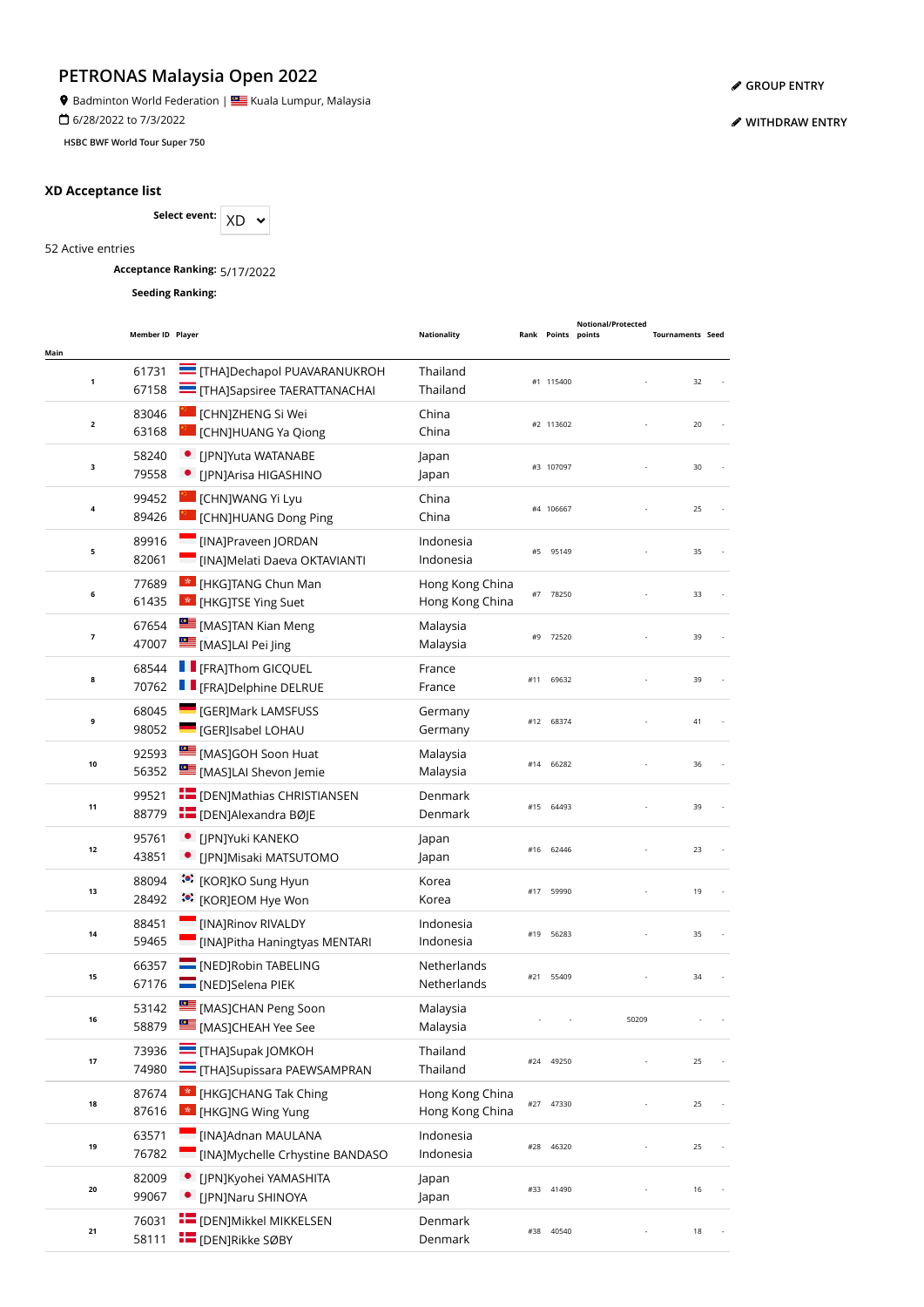|                 |                  |                                                        |                    |      |            | <b>Notional/Protected</b> |                         |
|-----------------|------------------|--------------------------------------------------------|--------------------|------|------------|---------------------------|-------------------------|
|                 | Member ID Player |                                                        | <b>Nationality</b> | Rank | Points     | points                    | <b>Tournaments Seed</b> |
| 22              | 81844            | [CHN]GUO Xin Wa                                        | China              | #41  | 38050      |                           | 12                      |
|                 | 85914            | <b>CHNJZHANG Shu Xian</b>                              | China              |      |            |                           |                         |
| 23              | 99181            | <sup>6</sup> [SGP]HEE Yong Kai Terry                   | Singapore          | #44  | 36420      |                           | 9                       |
|                 | 59237            | <sup>e</sup> [SGP]TAN Wei Han Jessica                  | Singapore          |      |            |                           |                         |
|                 | 87045            | [INA]Rehan Naufal KUSHARJANTO                          | Indonesia          |      |            |                           |                         |
| 24              | 82610            | [INA]Lisa Ayu KUSUMAWATI                               | Indonesia          |      | #45 36140  |                           | 15                      |
|                 | 87117            | MASJSOONG Joo Ven                                      | Malaysia           |      |            |                           |                         |
| 25              | 53159            | [MAS]GOH Liu Ying                                      | Malaysia           |      |            | 36008                     |                         |
|                 |                  |                                                        |                    |      |            |                           |                         |
| 26              | 88726            | <b>GER]Jones Ralfy JANSEN</b>                          | Germany            |      | #46 35800  |                           | 10                      |
|                 | 83942            | [GER]Linda EFLER                                       | Germany            |      |            |                           |                         |
| 27              | 12557            | [INA]Hafiz FAIZAL                                      | Indonesia          |      |            | 35596                     |                         |
|                 | 63420            | [INA]Serena KANI                                       | Indonesia          |      |            |                           |                         |
|                 | 91090            | [MAS]CHEN Tang Jie                                     | Malaysia           |      |            |                           |                         |
| 28              | 85465            | MASJValeree SIOW                                       | Malaysia           |      |            | 33799                     |                         |
|                 | 72675            | [MAS]HOO Pang Ron                                      | Malaysia           |      |            |                           |                         |
| 29              | 59621            | <b>EE</b> [MAS]TOH Ee Wei                              | Malaysia           |      |            | 32881                     |                         |
|                 |                  |                                                        |                    |      |            |                           |                         |
| 30              | 61444            | :•: [KOR]KIM Won Ho                                    | Korea              |      | #123 15620 | 31240                     | $\overline{4}$          |
|                 | 99778            | <b>៎</b> [KOR]JEONG Na Eun                             | Korea              |      |            |                           |                         |
|                 | 78600            | <b>Example 19 IND</b> JVenkat Gaurav PRASAD            | India              |      | 30850      |                           | 23                      |
| 31              | 67854            | <b>E</b> [IND]Juhi DEWANGAN                            | India              | #56  |            |                           |                         |
|                 | 56350            | [MAS]CHOONG Hon Jian                                   | Malaysia           |      |            |                           |                         |
| 32              | 64966            | <b>EMASJPECK Yen Wei</b>                               | Malaysia           |      |            | 30219                     |                         |
|                 |                  |                                                        |                    |      |            |                           |                         |
| <b>Reserves</b> | 69649            | <b>BRAJFabricio FARIAS</b>                             | Brazil             |      |            |                           |                         |
| $\mathbf{1}$    | 57457            | <b>BRAJ</b> aqueline LIMA                              | Brazil             |      | #60 29440  |                           | 17                      |
|                 |                  |                                                        |                    |      |            |                           |                         |
| $\mathbf{2}$    | 88264            | <b>F</b> [FRA]William VILLEGER                         | France             | #62  | 28180      |                           | 10                      |
|                 | 98854            | <b>F</b> [FRA]Anne TRAN                                | France             |      |            |                           |                         |
|                 | 24172            | <b>EXAMPLE 1999</b> [IND]REDDY B. Sumeeth              | India              |      |            |                           |                         |
| з               | 49765            | <b>EDIAL</b> [IND]Ashwini PONNAPPA                     | India              |      | #144 13150 | 26300                     | 5                       |
|                 | 91739            | <b>F</b> [FRA]Fabien DELRUE                            | France             |      |            |                           |                         |
| 4               | 90317            | <b>F</b> [FRA]Vimala HERIAU                            | France             | #81  | 23060      |                           | 15                      |
|                 | 84057            | <b>THE [DEN]Mathias THYRRI</b>                         | Denmark            |      |            |                           |                         |
| 5               | 95643            | <b>E</b> [DEN]Amalie MAGELUND                          | Denmark            |      | #163 11330 | 22660                     | 5                       |
|                 |                  |                                                        |                    |      |            |                           |                         |
| 6               | 80229            | [INA]Zachariah Josiahno SUMANTI                        | Indonesia          | #84  | 22230      |                           | 9                       |
|                 | 94834            | [INA]Hediana JULIMARBELA                               | Indonesia          |      |            |                           |                         |
|                 | 80497            | <b>USAJVinson CHIU</b>                                 | <b>U.S.A.</b>      |      |            |                           |                         |
| 7               | 83074            | [USA]Jennie GAI                                        | U.S.A.             | #85  | 22120      |                           | 10                      |
|                 | 63683            | <b>I</b> • [CAN]Ty Alexander LINDEMAN                  | Canada             |      |            |                           |                         |
| 8               | 86226            | $\ \cdot\ $ [CAN]]osephine WU                          | Canada             | #87  | 21320      |                           | 9                       |
|                 |                  | [CHN]FENG Yan Zhe                                      |                    |      |            |                           |                         |
| 9               | 65267            |                                                        | China              | #179 | 9700       | 19400                     | $\overline{2}$          |
|                 | 80848            | [CHN]LIN Fang Ling                                     | China              |      |            |                           |                         |
| $10\,$          | 80447            | <b>Example 19 Times In The De</b> [IND]Bokka NAVANEETH | India              |      |            | 19237                     |                         |
|                 | 96531            | <b>Example 15 INDJSrivedya GURAZADA</b>                | India              |      |            |                           |                         |
|                 | 11268            | <b>IMAGINATION</b> FOGARTY                             | U.S.A.             |      |            |                           |                         |
| 11              | 52636            | <b>LE [USA]Isabel ZHONG</b>                            | U.S.A.             | #107 | 17550      |                           | 15                      |
|                 | 59319            | :•: [KOR]Young Hyuk KIM                                | Korea              |      |            |                           |                         |
| 12              | 93074            | :•: [KOR]CHAE Yu Jung                                  | Korea              | #232 | 7320       | 14640                     | $\overline{2}$          |
|                 |                  |                                                        |                    |      |            |                           |                         |
| 13              | 94647            | USA]Joshua YUAN                                        | U.S.A.             | #199 | 8600       | 14333                     | 6                       |
|                 | 65708            | [USA]Allison LEE                                       | U.S.A.             |      |            |                           |                         |
| 14              | 78935            | [GER]Jan Colin VOELKER                                 | Germany            | #235 | 7140       | 14280                     | 4                       |
|                 | 78795            | [GER]Stine KUESPERT                                    | Germany            |      |            |                           |                         |
|                 | 77429            | [IND]S. Sunjith (Jr)                                   | India              |      |            |                           |                         |
| 15              | 89026            | E [IND]Gowri KRISHNA T R                               | India              |      |            | 11560                     |                         |
|                 | 58328            | [UKR]DANYLO BOSNIUK                                    | Ukraine            |      |            |                           |                         |
| 16              | 31614            | [UKR]Yelyzaveta ZHARKA                                 | Ukraine            |      |            | 10340                     |                         |
|                 |                  |                                                        |                    |      |            |                           |                         |